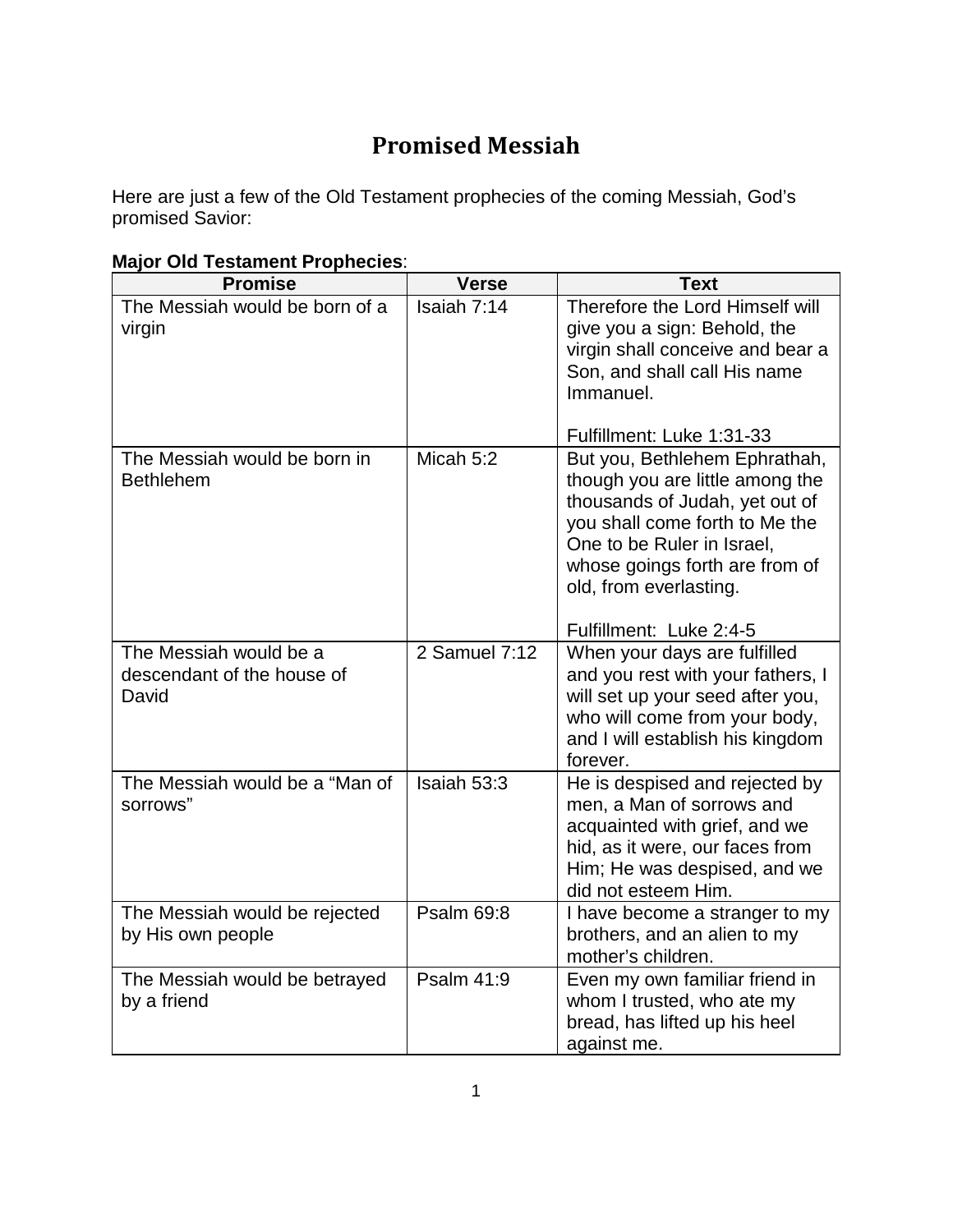| <b>Promise</b>                                             | <b>Verse</b>          | <b>Text</b>                                                                                                                        |  |
|------------------------------------------------------------|-----------------------|------------------------------------------------------------------------------------------------------------------------------------|--|
|                                                            |                       | Fulfillment: John 13:18, 26                                                                                                        |  |
| The Messiah would be crucified<br>between two thieves      | Isaiah 53:12          | He poured out His soul unto<br>death, and he was numbered<br>with the transgressors, and He<br>bore the sin of many.               |  |
| As He died, His spirit would be<br>commended to His Father | Psalm 31:5            | Into Your hand I commit my<br>spirit; You have redeemed me,<br>O Lord God of truth.<br>Fulfillment: Luke 23:46                     |  |
| The Messiah would be raised<br>from the dead               | Psalm 16:10           | For You will not leave my soul<br>in Sheol, Nor will You allow<br>Your Holy One to see<br>corruption.<br>Fulfillment: Acts 2:32-36 |  |
| He would take His place at the<br>right hand of God        | Psalm 110:1           | The Lord said to my Lord, "Sit<br>at My right hand, till I make<br>Your enemies Your footstool."                                   |  |
| He will someday return to earth<br>to reign                | Zechariah 6:11-<br>15 | He shall bear the glory and<br>shall sit and rule on His throne.                                                                   |  |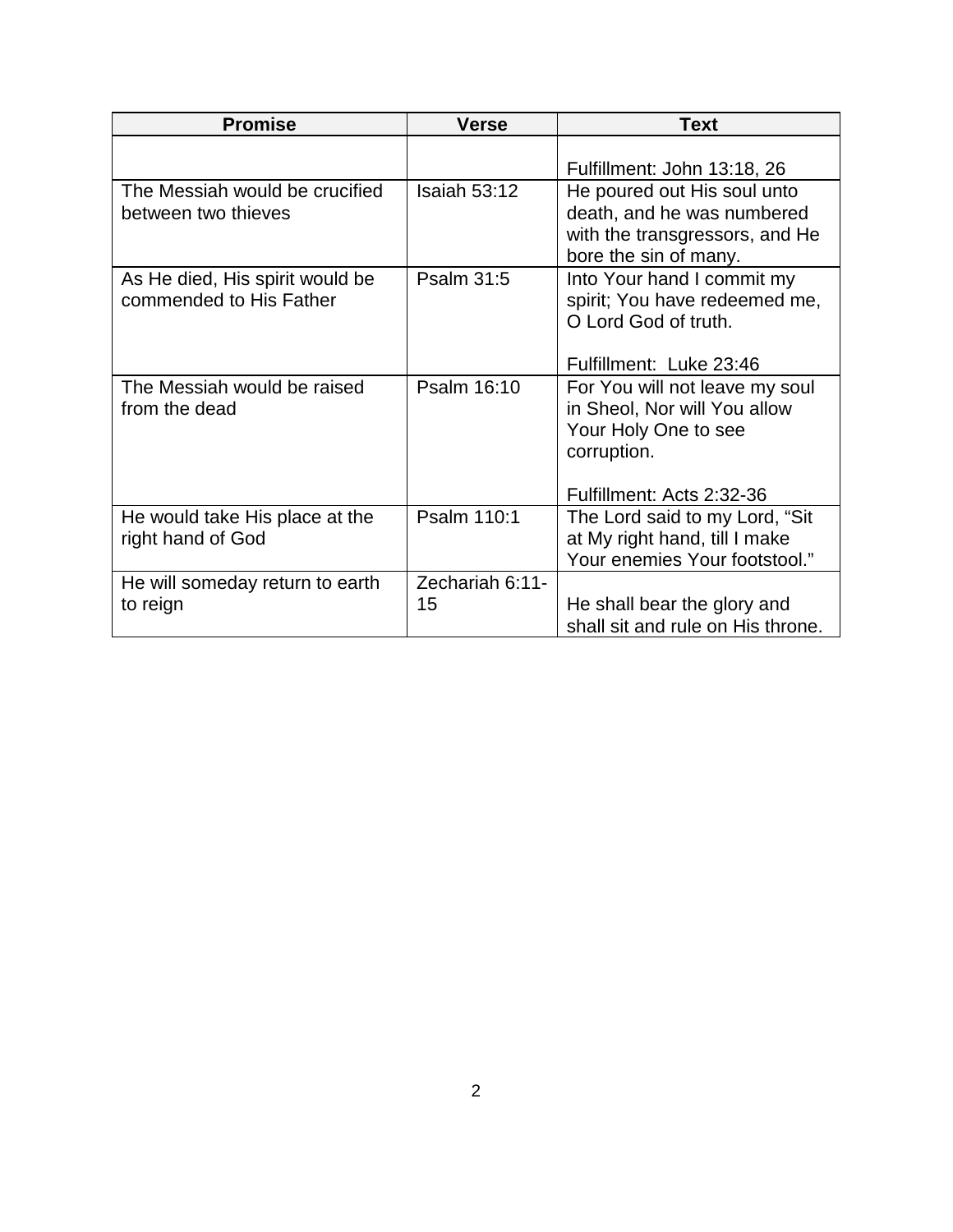Fulfillment in Jesus Christ:

Jesus fulfilled over 300 specific prophecies from the Bible. Here are just a few:

| <b>Promise</b>                                                          | <b>Verse</b>  | <b>Text</b>                                                                                                                                                                                                                                         |  |
|-------------------------------------------------------------------------|---------------|-----------------------------------------------------------------------------------------------------------------------------------------------------------------------------------------------------------------------------------------------------|--|
| He prophesied that He would die,<br>and rise again.                     | Matthew 16:21 | From that time Jesus began to<br>show to His disciples that He<br>must go to Jerusalem and<br>suffer many things  and be<br>killed, and be raised the third<br>day.                                                                                 |  |
| He prophesied that He would sit<br>on David's throne.                   | Matt 19:28    | So Jesus said to them,<br>"Assuredly I say to you, that in<br>the regeneration, when the Son<br>of Man sits on the throne of His<br>glory, you who have followed<br>Me will also sit on twelve<br>thrones, judging the twelve<br>tribes of Israel." |  |
|                                                                         | Luke 1:32-33  | He will be great, and will be<br>called the Son of the Highest;<br>and the Lord God will give Him<br>the throne of His father David.<br>And He will reign over the<br>house of Jacob forever, and of<br>His kingdom there will be no<br>end.        |  |
| He became the full and final<br>sacrifice for sins.                     | John 10:11-18 | I am the good shepherd. The<br>good shepherd gives His life for<br>the sheep I lay down My life<br>for the sheep.                                                                                                                                   |  |
|                                                                         | Hebrews 9:12  | Not with the blood of goats and<br>calves, but with His own blood<br>He entered the Most Holy Place<br>once for all, having obtained<br>eternal redemption.                                                                                         |  |
| He taught that His kingdom is not<br>part of this present world system. | John 18:36    | Jesus answered, "My kingdom<br>is not of this world. If My<br>kingdom were of this world, My<br>servants would fight, so that I<br>should not be delivered to the<br>Jews; but now My kingdom is                                                    |  |